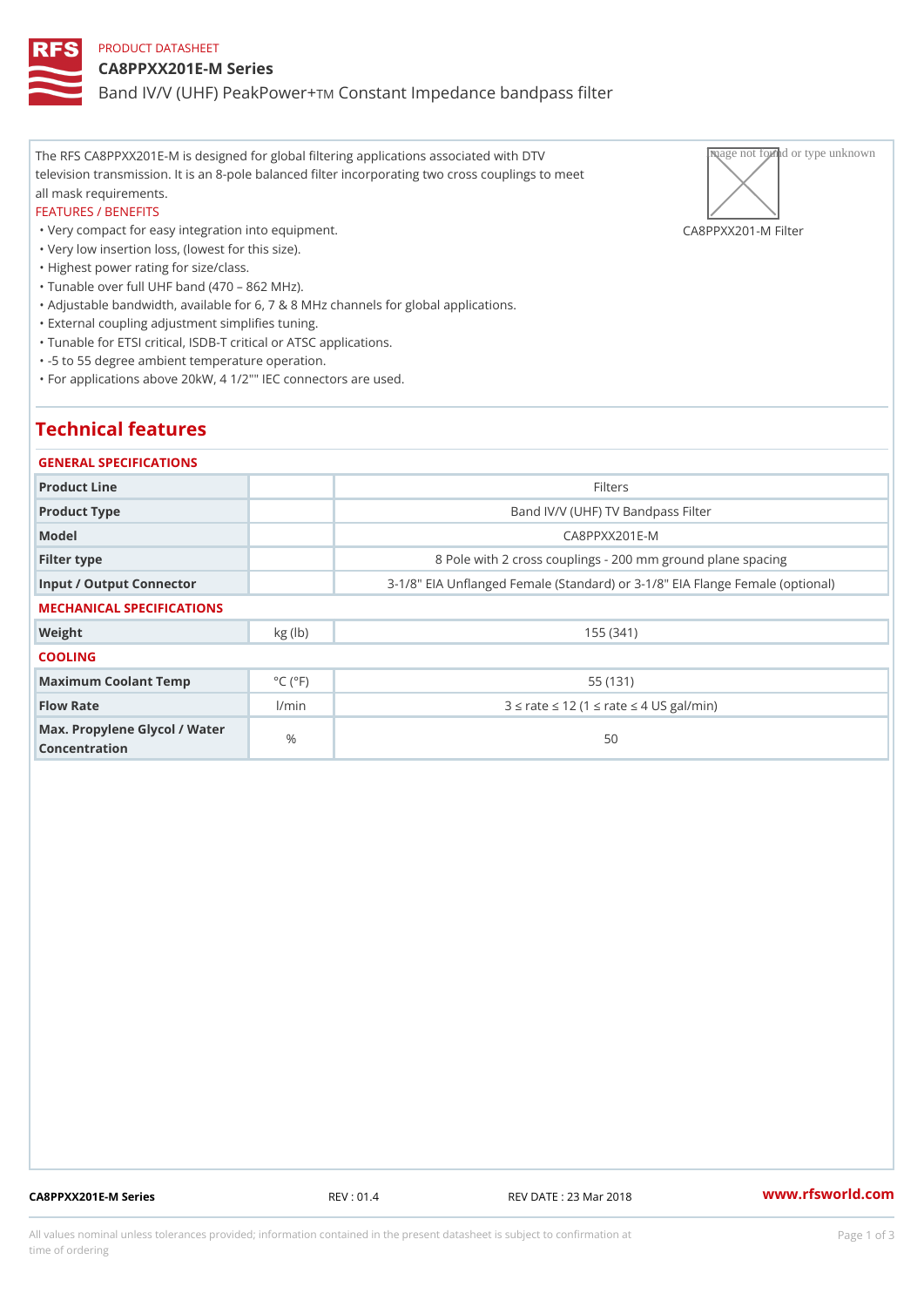### PRODUCT DATASHEET CA8PPXX201E-M Series Band IV/V (UHF) PeakCPonwstamt Impedance bandpass filter

| <b>SPECIFICATIONS</b>                                       |                                         |                                                                                                                                                                                                                                                                                                                                                                                                                                                                               |      |
|-------------------------------------------------------------|-----------------------------------------|-------------------------------------------------------------------------------------------------------------------------------------------------------------------------------------------------------------------------------------------------------------------------------------------------------------------------------------------------------------------------------------------------------------------------------------------------------------------------------|------|
| Out-of-Band Emissions Mask                                  |                                         | DVB-T ETSI dritDd/aB-T ETSI criticla9DB-T criticalATSC Sharp Tuned                                                                                                                                                                                                                                                                                                                                                                                                            |      |
| Channel Bandwidths                                          | $M$ H z                                 | 8<br>6<br>6<br>6                                                                                                                                                                                                                                                                                                                                                                                                                                                              |      |
| Input Power Rating                                          | k W                                     | 474 MHz16.2 @ 473MHz 25.0 @ 473MHz 15.2 @ 473MHz<br>$\circleda$<br>18.2<br>14.2 @ 858 MHz12.2 @ 803MHz 16.0 @ 803MHz 10.2 @ 803MHz                                                                                                                                                                                                                                                                                                                                            |      |
| Insertion Loss at fc                                        | $d \, B$                                | @<br><0.32 @ 474 MHz20.37 @ 473 MHz0.42 @ 473 MHz <sup>0.43</sup><br>473 MHz<br>614 MHz<br>$< 0.40$ @ 858 MHz0.49 @ 803 MHz0.53 @ 803 MHz <sub>2</sub> -<br>$\omega$<br>$50.54 \& 803 MHz$                                                                                                                                                                                                                                                                                    |      |
| Attenuation                                                 | d B                                     | $< 1.45$ at Fc $\pm$ 3<br>$198$ at Fc $\pm$ 2 69<br>. 8<br>MHz<br>$\frac{14}{5}$ at Fc ± 2.85.5M5H at Fc ± 2.79<br>$>15.0$ at Fc $\pm$ 4<br>at $Fc \pm$<br>3.125<br>.0 at<br>M∫Hz<br> Hz<br>.0. at Fс ± 3.≯\$4MCHat Fс ±<br>$3.\overrightarrow{1}$<br>5<br>$>27.0$ at Fc $\pm$ 6.0<br>at $Fc \pm 3.50$<br>$\overline{5}$<br>$>27.0$ at Fc $\pm$ 4.53MHDz at Fc $\pm$ 12.0<br>>52.0 at Fc $\pm$<br>at Fc<br>$>52.0$ at Fc $\pm$ 9.96MHDz at Fc $\pm$<br>MHz<br>at $Fc \pm 9.0$ | 6. 0 |
| VSWR average across carriers                                |                                         | < 1.09                                                                                                                                                                                                                                                                                                                                                                                                                                                                        |      |
| Return Loss Average Across<br>Carriers                      |                                         | 27.3                                                                                                                                                                                                                                                                                                                                                                                                                                                                          |      |
| Group Delay Variation                                       | n s                                     | <590 at Fc $\pm$ 3.466.900Hzat Fc $\pm$ 2 8-55.900Hzat Fc $\pm$ 2 7-92.900Hzat Fc $\pm$ 2.79                                                                                                                                                                                                                                                                                                                                                                                  |      |
| Maximum Operating<br>Temperature                            | $^{\circ}$ C ( $^{\circ}$ F             | 80 (176)                                                                                                                                                                                                                                                                                                                                                                                                                                                                      |      |
| Ambient Temperature RangeC (°F                              |                                         | $-5$ to $55$ (23 to 131)                                                                                                                                                                                                                                                                                                                                                                                                                                                      |      |
| Maximum Temperature Rise C (°F                              |                                         | 40 (104)                                                                                                                                                                                                                                                                                                                                                                                                                                                                      |      |
| Freq Drift - Tx Operation $kHz$ $^{\circ}C$ ( $^{\circ}F$ ) |                                         | $< 2$ (1.2)                                                                                                                                                                                                                                                                                                                                                                                                                                                                   |      |
| Freg Drift - Ambient<br>Temperature                         | $k$ H z $/$ $\circ$ C $($ $\circ$ F $)$ | $< 2$ (1.2)                                                                                                                                                                                                                                                                                                                                                                                                                                                                   |      |

CA8PPXX201E\_M Response

CA8PPXX201E-M Series REV : 01.4 REV DATE : 23 Mar 2018 [www.](https://www.rfsworld.com)rfsworld.com